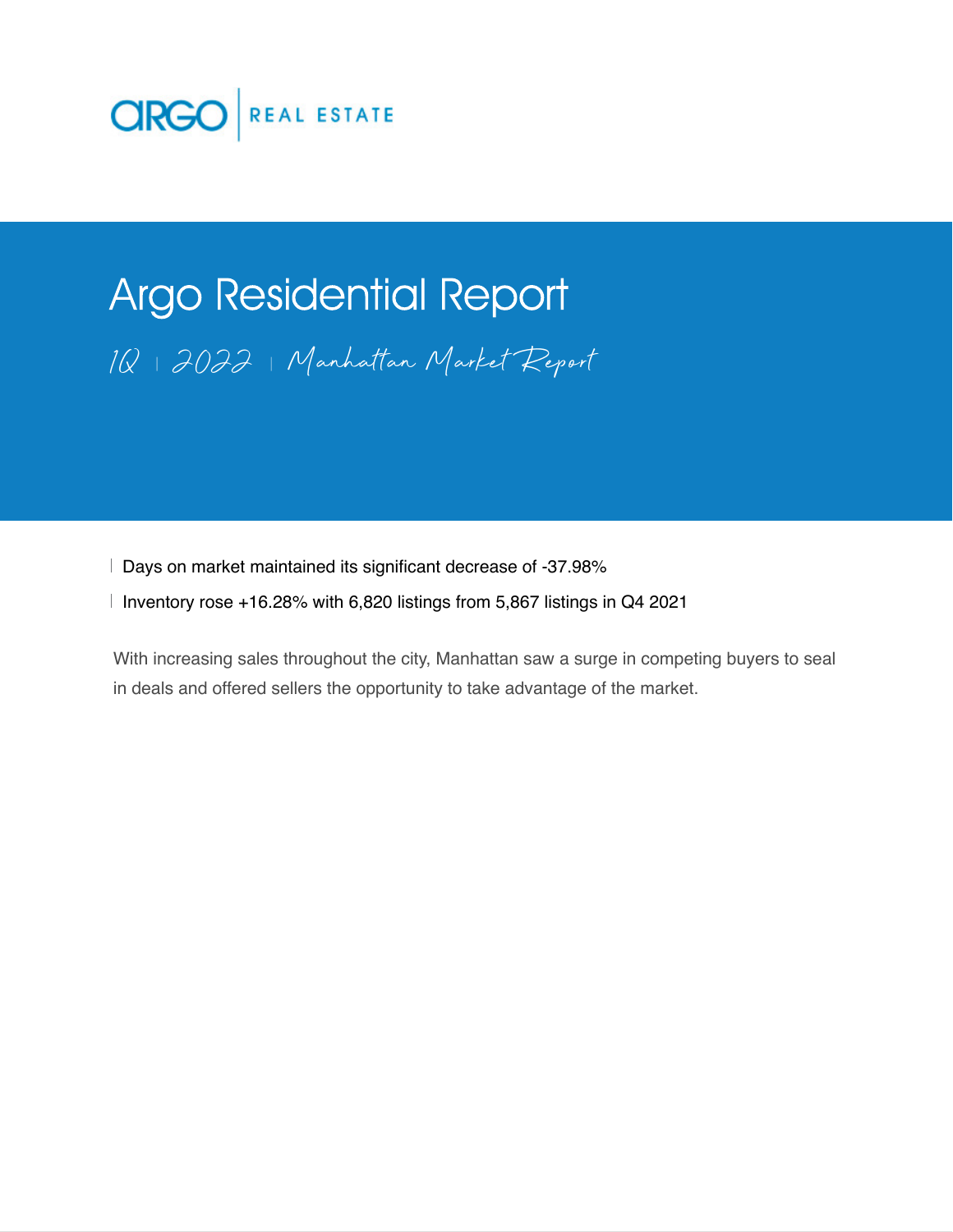### **CIRGO** REAL ESTATE

Manhattan Overview

| <b>Marketwide</b>         | 1Q 2022           |           | Change     |  |
|---------------------------|-------------------|-----------|------------|--|
|                           |                   | Quarterly | Annual     |  |
| Median Sale Price         | \$1,187,000       | $+1.02%$  | $+10.16%$  |  |
| <b>Average Sale Price</b> | \$2,071,192       | $-1.49%$  | $+20.96%$  |  |
| Days on Market            | 77 days           | $+18.46%$ | $-38.89%$  |  |
| Sales to List Ratio       | 96.3% of orig ask | $+0.31%$  | $+5.36%$   |  |
| <b>Median Price</b>       | \$1,432 per sft   | $+1.06%$  | $+16.71%$  |  |
| <b>Average Price</b>      | \$1,576 per sft   | $+0.83%$  | $+11.85%$  |  |
| Inventory                 | 6,819 listings    | $+16.27%$ | $-12.07\%$ |  |

With increasing sales throughout the city, Manhattan saw a surge in competing buyers to seal in deals. Inventory fell -12.05% annually but rose +16.28% with 6,820 listings from 5,867 listings in Q4 2021. Days on market maintained its significant decrease of -37.98% annually causing a scramble for buyers.

Average sales price rose by +21.14% annually over the city only falling slightly below 2% quarterly showing that prices continue to rise. Manhattan Market Pulse is a ratio of pending sales to active inventory.

Manhattan Market Pulse

0.67

- **-19.3%** year to date **-4.3%** from last month
- **24.1%** from last year **19.9**

**COOP** 

- **-14.3%** year to date
- **-3.2%** from last month
- 13.9% from last year

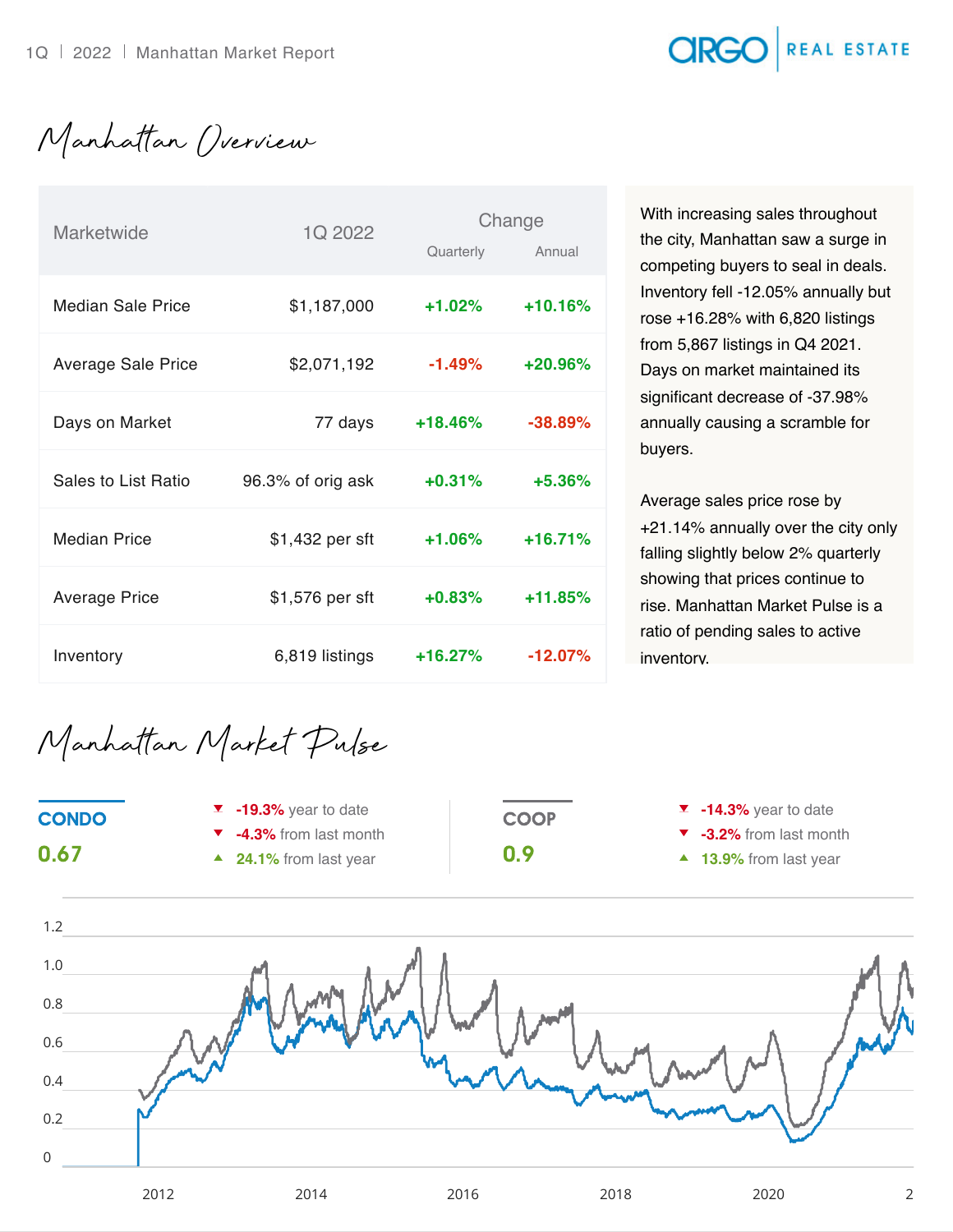#### **CIRGO** REAL ESTATE

Upper Manhattan Market Overview

| <b>Resale Condos</b>     | 1Q 2022              |            | Change    |
|--------------------------|----------------------|------------|-----------|
|                          |                      | Quarterly  | Annual    |
| <b>Median Sale Price</b> | \$765,000            | $-8.38%$   | $-11.82%$ |
|                          |                      |            |           |
| <b>Median Price</b>      | \$900 per sft        | $+1.58%$   | $+2.97%$  |
| Days on Market           | 85 days              | $+4.94\%$  | $-37.5%$  |
| Sales-to-List Ratio      | 94.6% of orig<br>ask | $-1.25%$   | $+2.49%$  |
| <b>Absoroption Rate</b>  | 66.2                 | $+25.86%$  | $-51.18%$ |
| Supply                   | 198                  | $+39.44\%$ | $+17.16%$ |

| <b>By Bedroom</b><br>Resale Condo | 1Q 2022<br>Median Sale Price | Change<br>Annual |
|-----------------------------------|------------------------------|------------------|
| <b>Studios</b>                    | \$418,750<br>.               | +32.94%          |
| 1 Bedroom                         | \$517,500<br>TOH<br>Ŧ        | $+2.99\%$        |
| 2 Bedrooms                        | \$885,000<br>minnum          | $-6.84\%$        |
| 3+ Bedrooms                       | \$1,312,500<br>Milliallat    | $-13.93\%$       |

| <b>Resale Coops</b>      | 1Q 2022       |           | Change     |
|--------------------------|---------------|-----------|------------|
|                          |               | Quarterly | Annual     |
| <b>Median Sale Price</b> |               | $+16.32%$ | $+0.45%$   |
|                          | \$552,500     |           |            |
| <b>Median Price</b>      | \$605 per sft | $-3.51%$  | $-12.06\%$ |
|                          |               |           |            |
| Days on Market           | 76 days       | $+19.69%$ | $-43.28%$  |
|                          |               |           |            |
| Sales-to-List Ratio      | 96.4% of orig | $-0.26%$  | $+3.21%$   |
|                          | ask           |           |            |
| <b>Absoroption Rate</b>  | 47.9          | $+25.07%$ | $-54.07%$  |
|                          |               |           |            |
| Supply                   | 313           | $+38.5%$  | $+23.23%$  |
|                          |               |           |            |

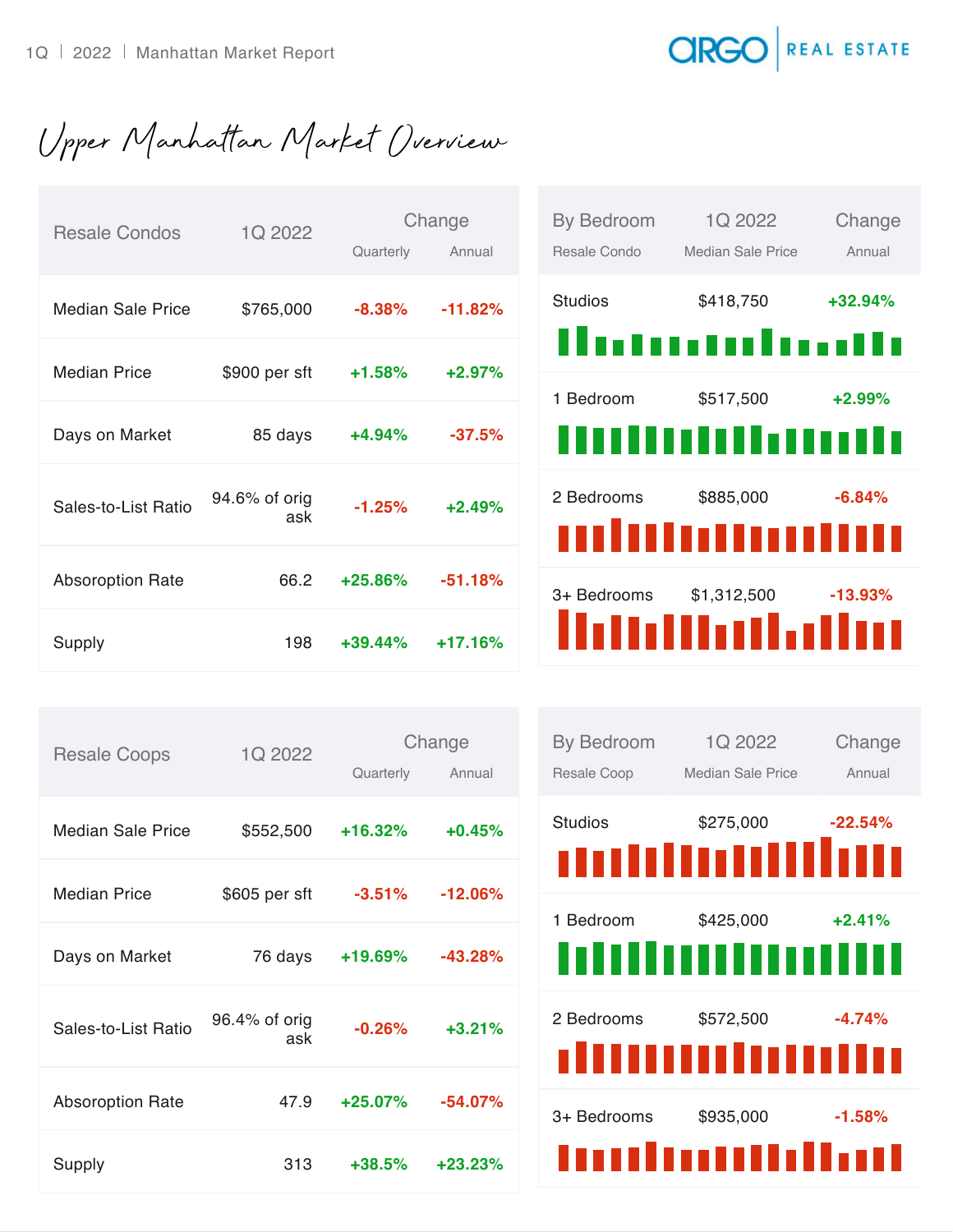## **CIRGO** REAL ESTATE

Upper East Side Market Overview

| <b>Resale Condos</b>    | 1Q 2022              | Quarterly | Change<br>Annual | By Bedroom<br>Resale Condo | 1Q 2022<br>Median Sale Price         | Change<br>Annual |
|-------------------------|----------------------|-----------|------------------|----------------------------|--------------------------------------|------------------|
| Median Sale Price       | \$1,570,000          | $-1.88%$  | $+12.14%$        | <b>Studios</b>             | \$595,000                            | $+21.68%$        |
| <b>Median Price</b>     | \$1,388 per sft      | $+1.31%$  | $+13.49%$        |                            | ,,,,,,,,,,,,,,,,,,                   |                  |
| Days on Market          | 63 days              | 0.0%      | $-48.99%$        | 1 Bedroom                  | \$847,500<br><u>milliniminmus</u>    | $+2.36%$         |
|                         |                      |           |                  |                            |                                      |                  |
| Sales-to-List Ratio     | 95.5% of orig<br>ask | $+1.11%$  | $+3.97%$         | 2 Bedrooms                 | \$1,775,000<br>,,,,,,,,,,,,,,,,,,,,, | $+19.41%$        |
| <b>Absoroption Rate</b> | 26.4                 | $+20.55%$ | $-57.96%$        | 3+ Bedrooms                | \$3,430,000                          | +18.69%          |
| Supply                  | 308                  | $+11.19%$ | $-18.73%$        |                            | !!!!!!!!!!!!!!!!!!!!                 |                  |

| <b>Resale Coops</b>     | 1Q 2022               |           | Change    |
|-------------------------|-----------------------|-----------|-----------|
|                         |                       | Quarterly | Annual    |
|                         |                       |           |           |
| Median Sale Price       | \$970,000             | $+2.65%$  | $-0.51%$  |
| <b>Median Price</b>     | \$950 per sft         | $-1.86%$  | $+5.32%$  |
|                         |                       |           |           |
| Days on Market          | 77 days               | $+8.45%$  | $-34.75%$ |
|                         |                       |           |           |
| Sales-to-List Ratio     | 95.45% of orig<br>ask | $-0.68%$  | $+4.2%$   |
|                         |                       |           |           |
| <b>Absoroption Rate</b> | 13.4                  | $+22.94%$ | $-57.19%$ |
|                         |                       |           |           |
| Supply                  | 1,106                 | $+24.69%$ | $-9.71%$  |

| By Bedroom<br>Resale Coop | 1Q 2022<br>Median Sale Price       | Change<br>Annual |
|---------------------------|------------------------------------|------------------|
| <b>Studios</b>            | \$399,000<br>,,,,,,,,,,,,,,,,,,,   | $-0.87%$         |
| 1 Bedroom                 | \$683,500<br>,,,,,,,,,,,,,,,,,,,   | $+5.32%$         |
| 2 Bedrooms                | \$1,300,000<br>,,,,,,,,,,,,,,,,,,, | $+6.34%$         |
| 3+ Bedrooms               | \$2,907,000<br>ilililililililil    | $+16.51%$        |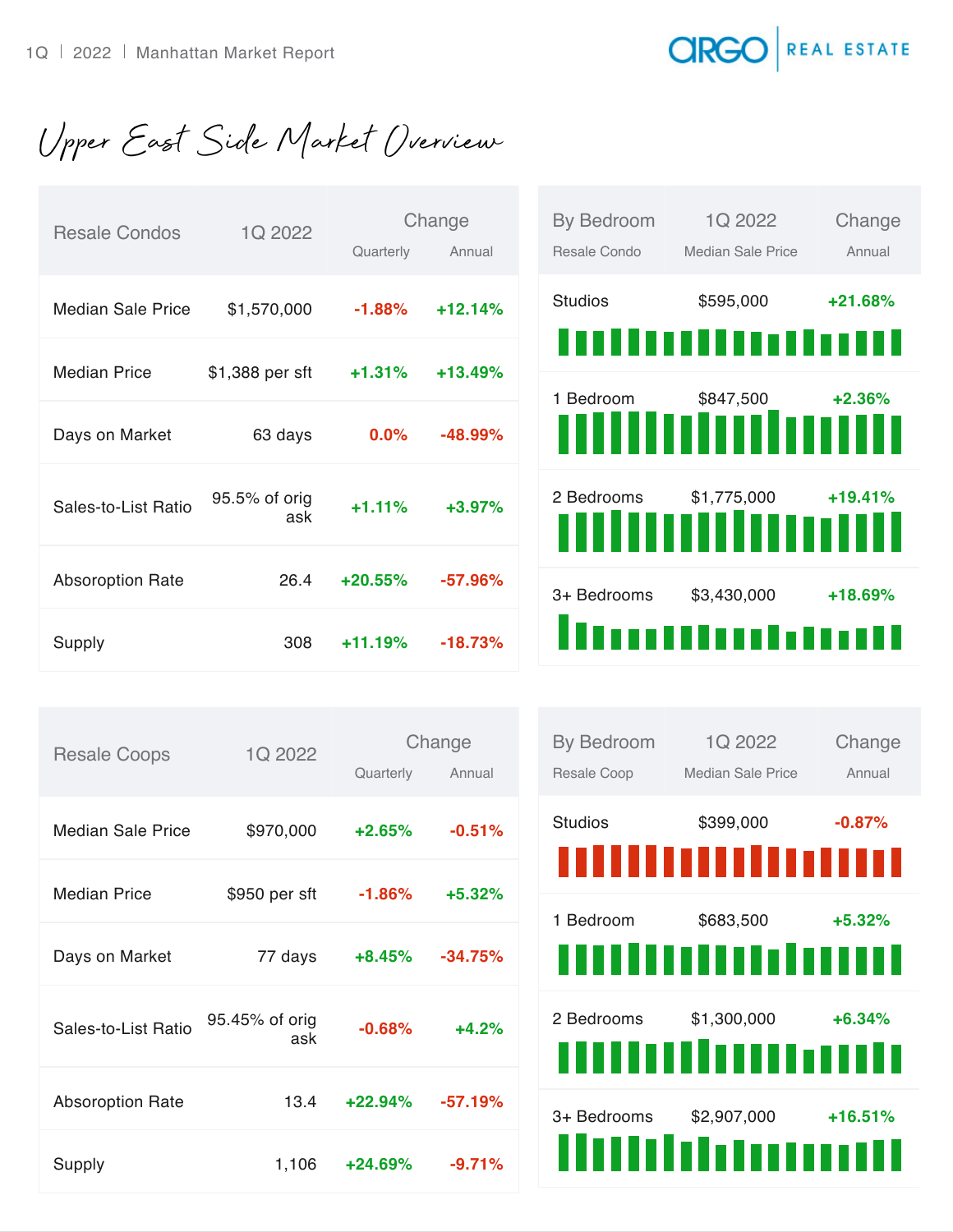## **CIRGO** REAL ESTATE

Upper West Side Market Overview

| <b>Resale Condos</b>     | 1Q 2022              | Quarterly | Change<br>Annual | By Bedroom<br>Resale Condo | 1Q 2022<br><b>Median Sale Price</b> | Change<br>Annual |
|--------------------------|----------------------|-----------|------------------|----------------------------|-------------------------------------|------------------|
| <b>Median Sale Price</b> | \$1,500,000          | $-2.47%$  | $+30.43%$        | <b>Studios</b>             | \$692,000<br>''''''''''''''''''''   | $+9.62%$<br>TII. |
| <b>Median Price</b>      | \$1,477 per sft      | $-2.19%$  | $+16.48%$        | 1 Bedroom                  | \$1,085,000                         | $+14.21%$        |
| Days on Market           | 70 days              | $+25.89%$ | $-46.99%$        |                            | ,,,,,,,,,,,,                        | TTI              |
| Sales-to-List Ratio      | 97.1% of orig<br>ask | $+0.31%$  | $+7.0%$          | 2 Bedrooms                 | \$2,100,000                         | $+18.31%$<br>THE |
| <b>Absoroption Rate</b>  | 24.1                 | $+30.27%$ | $-59.01%$        | 3+ Bedrooms                | \$3,275,000                         | $+25.36%$        |
| Supply                   | 317                  | $+22.87%$ | $-18.3%$         |                            | nlimitmonius                        |                  |

| <b>Resale Coops</b>     | 1Q 2022              |           | Change    |
|-------------------------|----------------------|-----------|-----------|
|                         |                      | Quarterly | Annual    |
| Median Sale Price       | \$950,000            | $+4.63%$  | $+4.4%$   |
| <b>Median Price</b>     | \$1,146 per sft      | +11.91%   | $+11.8%$  |
| Days on Market          | 65 days              | $+20.37%$ | $-40.91%$ |
| Sales-to-List Ratio     | 97.3% of orig<br>ask | 0.0%      | $+5.82%$  |
| <b>Absoroption Rate</b> | 18.8                 | $+23.68%$ | $-56.18%$ |
| Supply                  | 402                  | $+6.63%$  | $-20.71%$ |

| By Bedroom<br>Resale Coop | 1Q 2022<br>Median Sale Price          | Change<br>Annual |
|---------------------------|---------------------------------------|------------------|
| <b>Studios</b>            | \$407,000                             | $-6.44%$         |
| 1 Bedroom                 | \$730,000<br>,,,,,,,,,,,,,,,,,,,      | $+4.21%$         |
| 2 Bedrooms                | \$1,567,500<br>,,,,,,,,,,,,,,,,,,     | $+19.2%$         |
| 3+ Bedrooms               | \$2,620,000<br>,,,,,,,,,,,,,,,,,,,,,, | $+16.83%$        |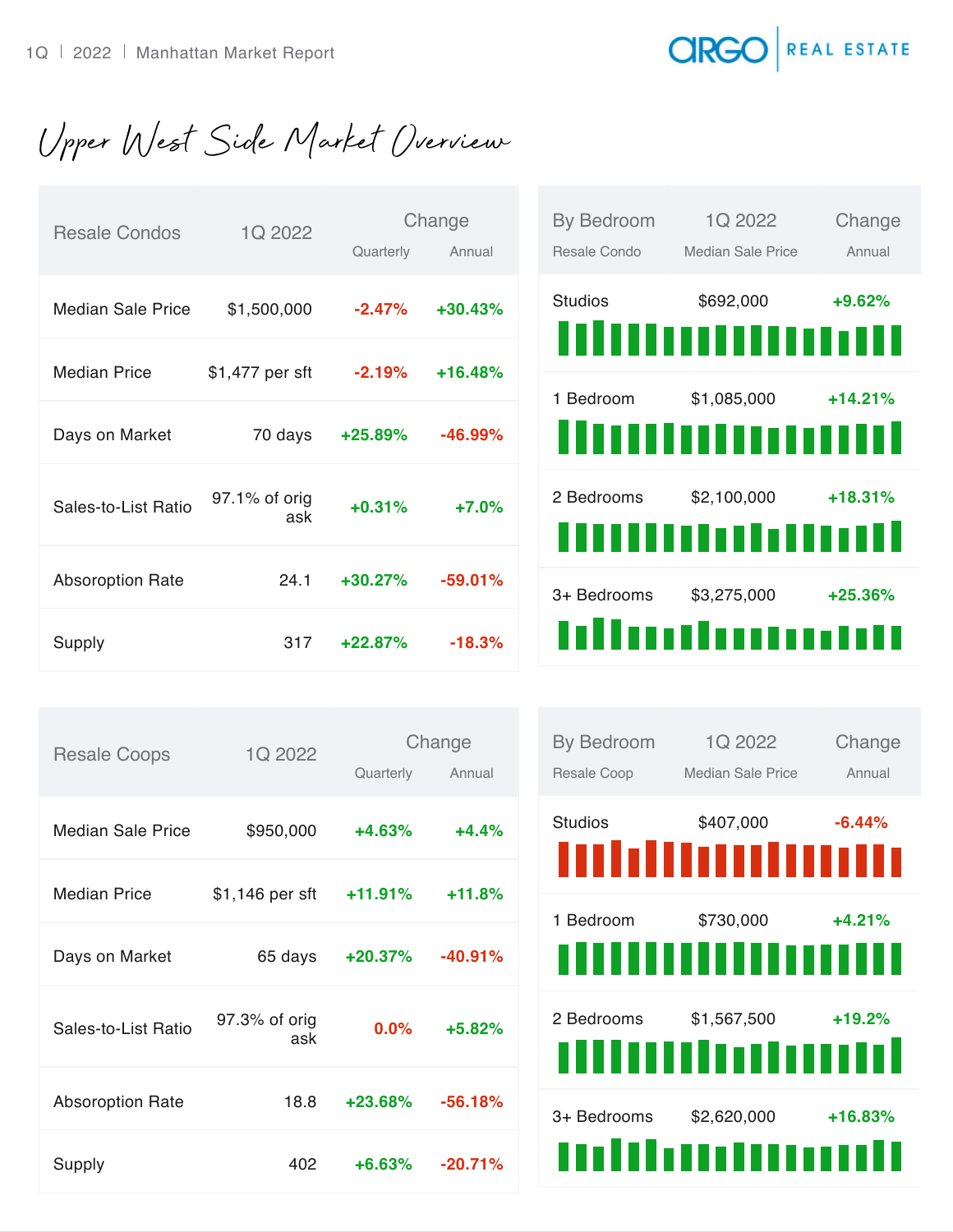**CIRGO** REAL ESTATE

Midtown Market Overview

| <b>Resale Condos</b>     | 1Q 2022              | Quarterly | Change<br>Annual | By Bedroom<br>Resale Condo | 1Q 2022<br>Median Sale Price | Change<br>Annual |
|--------------------------|----------------------|-----------|------------------|----------------------------|------------------------------|------------------|
| <b>Median Sale Price</b> | \$1,410,000          | $+6.82%$  | $+7.72%$         | <b>Studios</b>             | \$640,000                    | $+14.8%$         |
| <b>Median Price</b>      | \$1,476 per sft      | $+7.42%$  | +17.05%          |                            | ,,,,,,,,,,,,,,,,,,,          |                  |
| Days on Market           | 77 days              | $+6.94%$  | $-41.67\%$       | 1 Bedroom                  | \$1,060,000                  | $+12.05%$        |
|                          |                      |           |                  |                            |                              |                  |
| Sales-to-List Ratio      | 94.2% of orig<br>ask | $-0.84%$  | $+5.61%$         | 2 Bedrooms                 | \$2,062,500<br>dduadanaani   | $+21.5%$         |
| <b>Absoroption Rate</b>  | 12.8                 | $+24.27%$ | $-60.62%$        | 3+ Bedrooms                | \$3,825,000                  | +30.77%          |
| Supply                   | 973                  | $+19.83%$ | $-11.63%$        |                            | umaanamilu                   |                  |

| <b>Resale Coops</b>     | 1Q 2022       | Change    |            |
|-------------------------|---------------|-----------|------------|
|                         |               | Quarterly | Annual     |
| Median Sale Price       | \$710,000     | $+1.14%$  | $+7.58%$   |
|                         |               |           |            |
| <b>Median Price</b>     | \$952 per sft | $+0.85%$  | $+9.43%$   |
|                         |               |           |            |
| Days on Market          | 91 days       | $+33.82%$ | $-31.06\%$ |
|                         | 95.9% of orig |           |            |
| Sales-to-List Ratio     | ask           | $+0.42%$  | $+4.47%$   |
| <b>Absoroption Rate</b> | 12.7          | $+18.69%$ | $-61.75%$  |
|                         |               |           |            |
| Supply                  | 1,009         | $+14.01%$ | $-22.62\%$ |

| <b>By Bedroom</b><br>Resale Coop | 1Q 2022<br>Median Sale Price       | Change<br>Annual |
|----------------------------------|------------------------------------|------------------|
| <b>Studios</b>                   | \$412,500<br>,,,,,,,,,,,,,,,,      | $+3.12%$         |
| 1 Bedroom                        | \$700,000<br>,,,,,,,,,,,,,,,,      | $+8.4%$          |
| 2 Bedrooms                       | \$1,270,000<br>,,,,,,,,,,,,,,,,,,, | $+8.55%$         |
| 3+ Bedrooms                      | \$1,999,999<br>nhiilihii, mih      | $-1.6\%$         |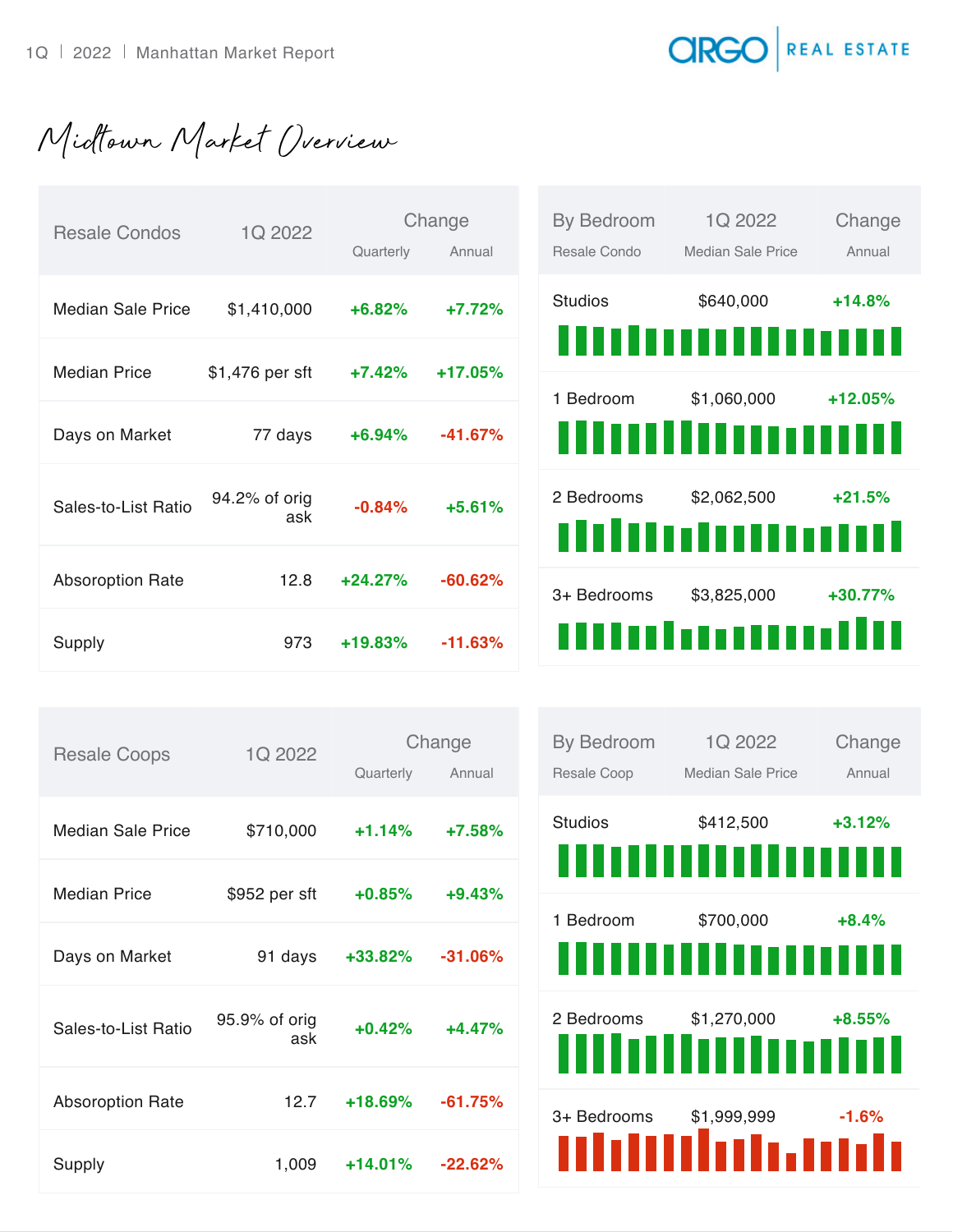REAL ESTATE **CIRGC** 

Downtown Market Overview

| <b>Resale Condos</b>    | 1Q 2022              | Change    |           |
|-------------------------|----------------------|-----------|-----------|
|                         |                      | Quarterly | Annual    |
| Median Sale Price       | \$2,295,031          | $+24.06%$ | $+27.15%$ |
|                         |                      |           |           |
| Median Price            | \$1,735 per sft      | $+10.72%$ | $+27.95%$ |
| Days on Market          | 81 days              | $+26.56%$ | $-40.44%$ |
| Sales-to-List Ratio     | 95.7% of orig<br>ask | $+0.31%$  | $+6.57%$  |
| <b>Absoroption Rate</b> | 15.9                 | $+18.66%$ | $-64.51%$ |
| Supply                  | 651                  | $+26.16%$ | $-5.79%$  |

| <b>By Bedroom</b> | 1Q 2022                     | Change     |
|-------------------|-----------------------------|------------|
| Resale Condo      | Median Sale Price           | Annual     |
| <b>Studios</b>    | \$635,352                   | $-11.76%$  |
|                   | <b>Millinaan</b>            |            |
| 1 Bedroom         | \$1,184,000                 | $+22.69\%$ |
|                   | 1 no 1 D<br>I 8 8 8 8 8 8 1 |            |
| 2 Bedrooms        | \$2,549,812                 | $+33.5%$   |
|                   | mmmm                        |            |
| 3+ Bedrooms       | \$5,311,900                 | $+21.94%$  |
| THE               | TOON                        |            |

| <b>Resale Coops</b>      | 1Q 2022              | Change    |           |  |
|--------------------------|----------------------|-----------|-----------|--|
|                          |                      | Quarterly | Annual    |  |
| <b>Median Sale Price</b> | \$942,500            | $-2.33\%$ | $+5.9%$   |  |
|                          |                      |           |           |  |
| Median Price             | \$1,329 per sft      | $+2.78%$  | $+14.67%$ |  |
| Days on Market           | 55 days              | $+14.58%$ | $-51.75%$ |  |
| Sales-to-List Ratio      | 97.5% of orig<br>ask | 0.0%      | $+4.67%$  |  |
| <b>Absoroption Rate</b>  | 21.5                 | $+22.86%$ | $-52.95%$ |  |
| Supply                   | 376                  | $+15.69%$ | $-17.54%$ |  |